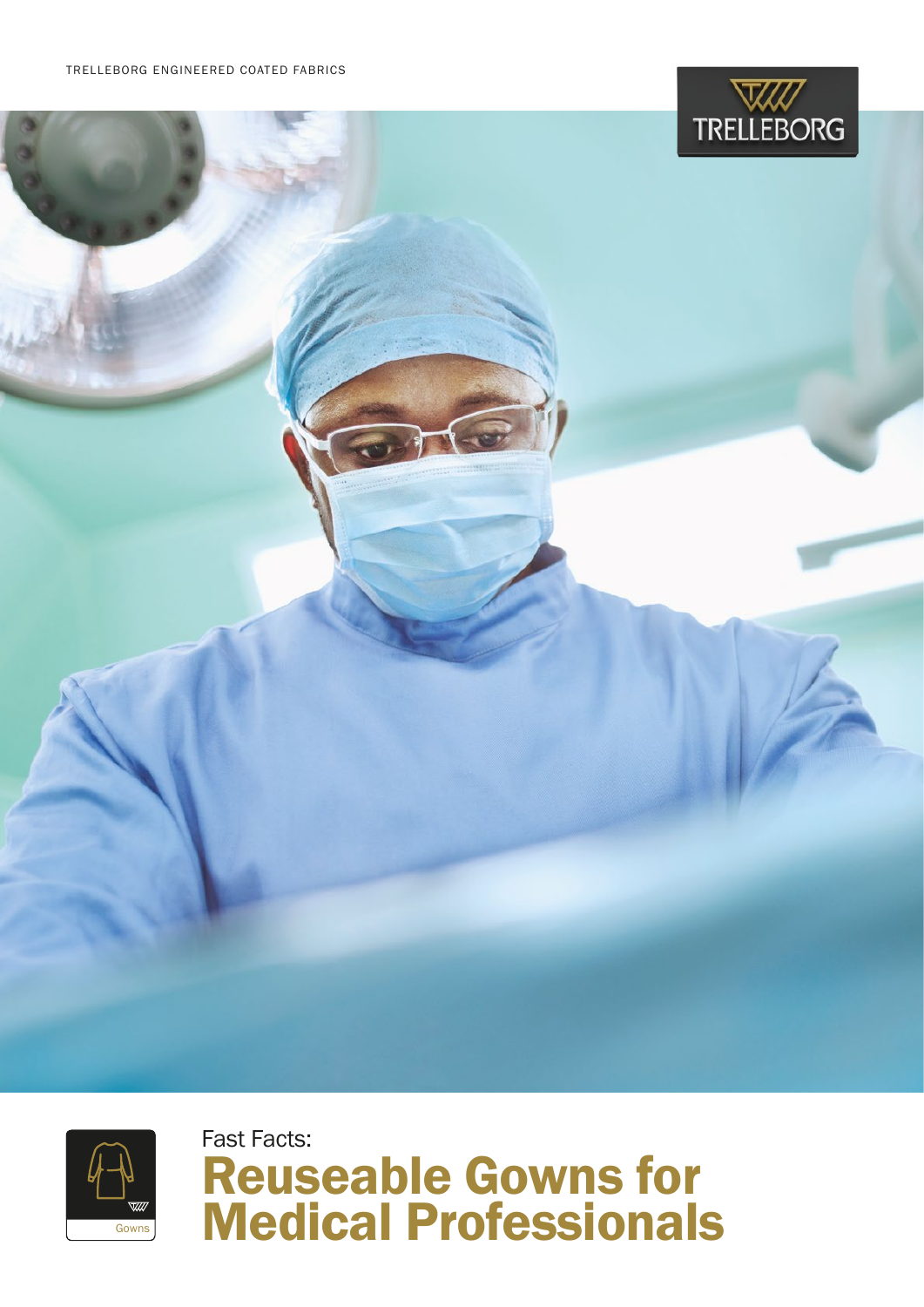### A quick guide for medical device manufacturers on the procurement of technical textiles for resuable PPE gowns

While there are slightly different requirements around the world when it comes to resuable gowns for PPE, essentially all gowns need to provide a barrier for the wearer to keep them safe in the workplace, whether that is in a medical or a commercial environment.

This Fast Facts sheet sets out the different standards for gown manufacture in the US, UK and Europe; and provides information about Trelleborg Engineered Coated Fabrics product range.

### European & UK Gown standards

The UK follows European standards in regards to testing and conformity for resuable gowns. There is one type – a Surgical Gown. These are classified as a Class I Medical Device, which means they have the lowest risk to the patient and/or user.

Testing against European standards tends to be more rigourous, and Class I medical devices need to be registered with the MHRA if they are to be sold in the UK market.

European gowns need to demonstrate they are a barrier for bacteria.

The main requirements for Surgical Gowns are as follows:

|              | TEST                                         | <b>METHOD</b>       |  |
|--------------|----------------------------------------------|---------------------|--|
| 13795-1:2019 | Pre-treatment: 5 Cycles<br>(If Reusable)     | <b>ISO 6330</b>     |  |
|              | Resistance to Microbial<br>Penetration (Dry) | <b>EN ISO 22612</b> |  |
| 즚            | Resistance to Microbial<br>Penetration (Wet) | <b>EN ISO 22610</b> |  |
|              | <b>Microbial Cleanliness</b>                 | EN ISO 11737-1      |  |
|              | Particulate Matter                           | ISO 9073-10         |  |
|              | Linting                                      | ISO 9073-10         |  |
|              | Resistance to Liquid Penetration             | ISO 811             |  |
|              | Burst Strength - Dry                         | EN 13938-1          |  |
|              | Burst Strength - Wet                         | EN 13938-1          |  |
|              | Tensile Strength - Dry                       | EN 29073-3          |  |
|              | Tensile Strength - Wet                       | EN 29073-3          |  |

|                      | TEST                                                                                                               | METHOD                                                                       |
|----------------------|--------------------------------------------------------------------------------------------------------------------|------------------------------------------------------------------------------|
| <b>EN 14126:2003</b> | Synthetic Blood Test (for<br>screening purposes)                                                                   | ISO 16603                                                                    |
|                      | Bacteriophage Test (when<br>strikethrough is expected)                                                             | ISO 16604<br>(1.75kPa)                                                       |
|                      | Penetration by infective agents<br>due to mechanical contact<br>with substances containing<br>contaminated liquids | Annex A of<br>standard (wet<br>bacterial test<br>equivalent to<br>ISO 22610) |
|                      | Resistance to Penetration by<br>Contaminated Liquid Aerosols                                                       | ISO 22611                                                                    |
|                      | Resistance to Penetration by<br><b>Contaminated Solid Particles</b>                                                | ISO 22612                                                                    |

 $\heartsuit$  UK CLEANING: Tested up to 75 washes – no loss of performance

## US Gown standards

These are regulated by the US Food and Drug Administration (FDA), and this classifies gowns by their intended purpose:

#### NON-SURGICAL GOWNS

Classified as a Class I device, so no need for premarket approval.

Worn at Level 1-2, to protect the wearer in low or minimal risk patient isolation situations.

### SURGICAL GOWNS

Classified as a Class II medical device by the FDA and requiring 510(k) premarket approval.

Can be worn at any Level (1-4) and must be labelled as a surgical gown.

#### SURGICAL ISOLATION GOWNS

Classified as a Class II medical device by the FDA and requiring 510(k) premarket approval.

Worn at Level 3-4, where there is a need for a larger critical zone than traditional surgical gowns. Level 4 gowns need to demonstrate they are a barrier for viruses.

 $\heartsuit$  US CLEANING: Tested up to 75 washes – no loss of performance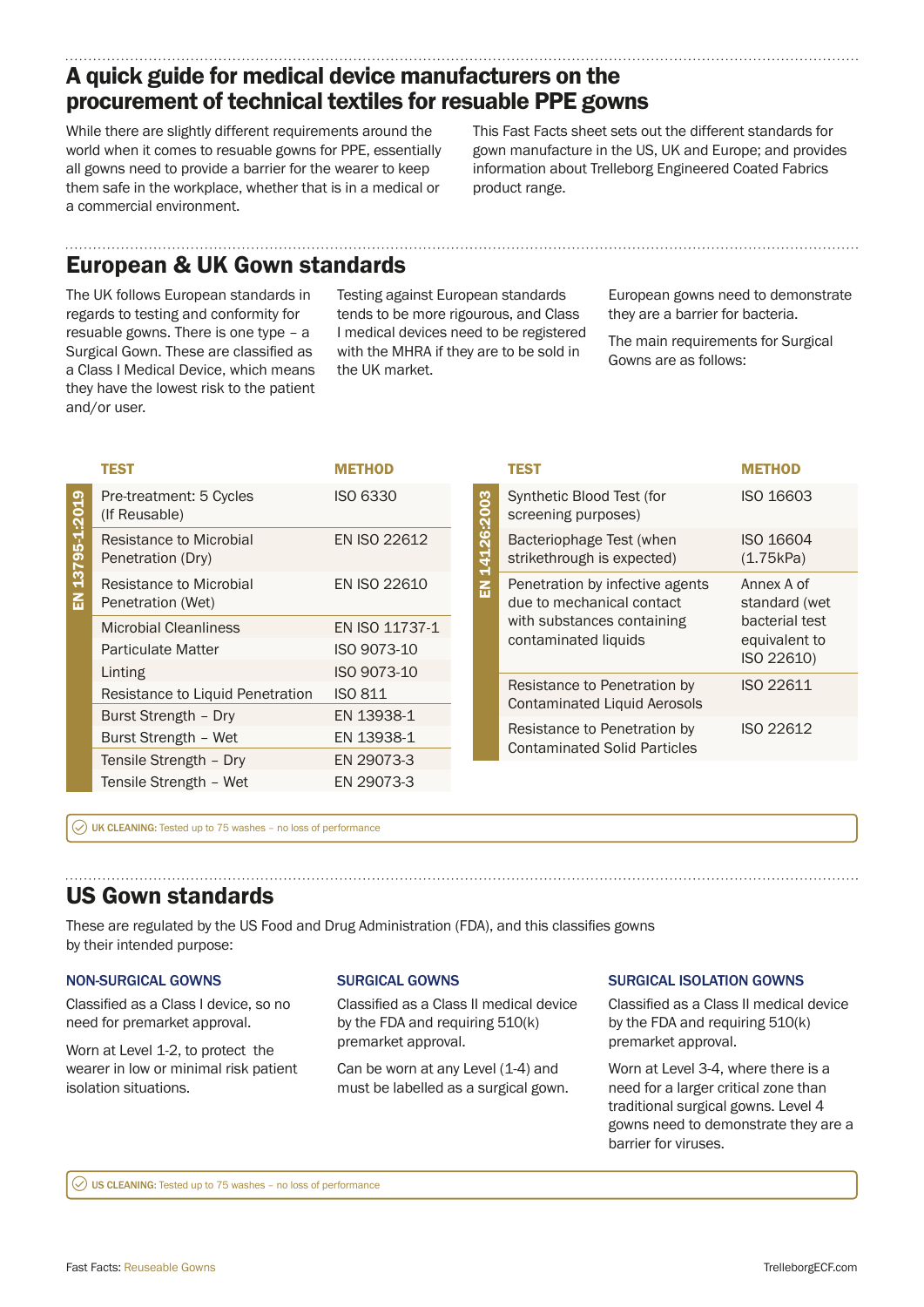#### CRITICAL ZONES

#### CRITICAL ZONES FOR SURGICAL GOWNS

The entire front of the gown (areas A, B, and C) is required to have a barrier performance of at least level 1.

The critical zone compromises at least areas A and B.

The back of the surgical gown (area D) may be nonprotective.

#### CRITICAL ZONES FOR SURGICAL ISOLATION GOWNS AND NON-SURGICAL GOWNS

The entire gown (areas A, B, and C), including seams but excluding cuff, hems, and bindings, is required to have a barrier performance of at least Level 1.

Surgical isolation gowns are used when there is a medium to high risk of contamination and need for larger critical zones than traditional surgical gowns.

|                   |                         |                                                                                                                                                                                                                                                                                                                                                                            | <b>APPLICATION</b>                                                                                                               | <b>BARRIER TEST</b>                    | <b>REQUIREMENT</b>                                                      |
|-------------------|-------------------------|----------------------------------------------------------------------------------------------------------------------------------------------------------------------------------------------------------------------------------------------------------------------------------------------------------------------------------------------------------------------------|----------------------------------------------------------------------------------------------------------------------------------|----------------------------------------|-------------------------------------------------------------------------|
|                   |                         |                                                                                                                                                                                                                                                                                                                                                                            |                                                                                                                                  |                                        |                                                                         |
| <b>GOWN LEVEL</b> |                         | • Used for <b>MINIMAL</b> risk situations<br>• Provides a slight barrier to small amounts of<br>fluid penetration<br>• Single test of water impacting the surface<br>of the gown material is conducted to assess<br>barrier protection performance.                                                                                                                        | Basic care,<br>standard hospital<br>medical unit                                                                                 | AATCC42                                | Water Impact<br>$≤ 4.5g$                                                |
|                   | $\overline{\mathbf{2}}$ | • Used in LOW risk situations<br>• Provides a barrier to larger amounts of fluid<br>penetration through splatter and some fluid<br>exposure through soaking<br>• Two tests are conducted to assess barrier<br>protection performance:<br>. Water impacting the surface of the gown<br>material<br>• Pressurizing the material                                              | Blood draw from<br>a vein, Suturing,<br>Intensive care<br>unit, Pathology<br>lab                                                 | AATCC42<br>AATCC127                    | Spray Impact<br>$\leq 1.0g$<br>Hydrostatic<br>Pressure<br>$\geq 20$ cm  |
|                   | 3                       | • Used in <b>MODERATE</b> risk situations<br>• Provides a barrier to larger amounts of fluid<br>penetration through splatter and more fluid<br>exposure through soaking than Level 2<br>• Two tests are conducted to test barrier<br>protection performance:<br>• Water impacting the surface of the gown<br>material<br>• Pressurizing the material                       | Arterial blood<br>draw, Inserting<br>an IV, Emergency<br>Room, Trauma                                                            | AATCC42<br>AATCC127                    | Spray Impact<br>$\leq 1.0$ g<br>Hydrostatic<br>Pressure<br>$\geq 50$ cm |
|                   | 4                       | • Used in <b>HIGH</b> risk situations<br>• Prevents all fluid penetration for up to 1 hour<br>. May prevent virus penetration for up to 1<br>hour<br>• In addition to the other tests conducted<br>under levels 1-3, barrier level performance<br>is tested with a simulated blood containing<br>a virus. If no virus is found at the end of the<br>test, the gown passes. | Pathogen<br>resistance,<br>Infectious<br>diseases (non-<br>airborne), Large<br>amounts of fluid<br>exposure over<br>long periods | <b>ASTM F1670</b><br><b>ASTM F1671</b> | Pass                                                                    |



. . . . . . . . . . . . . . .